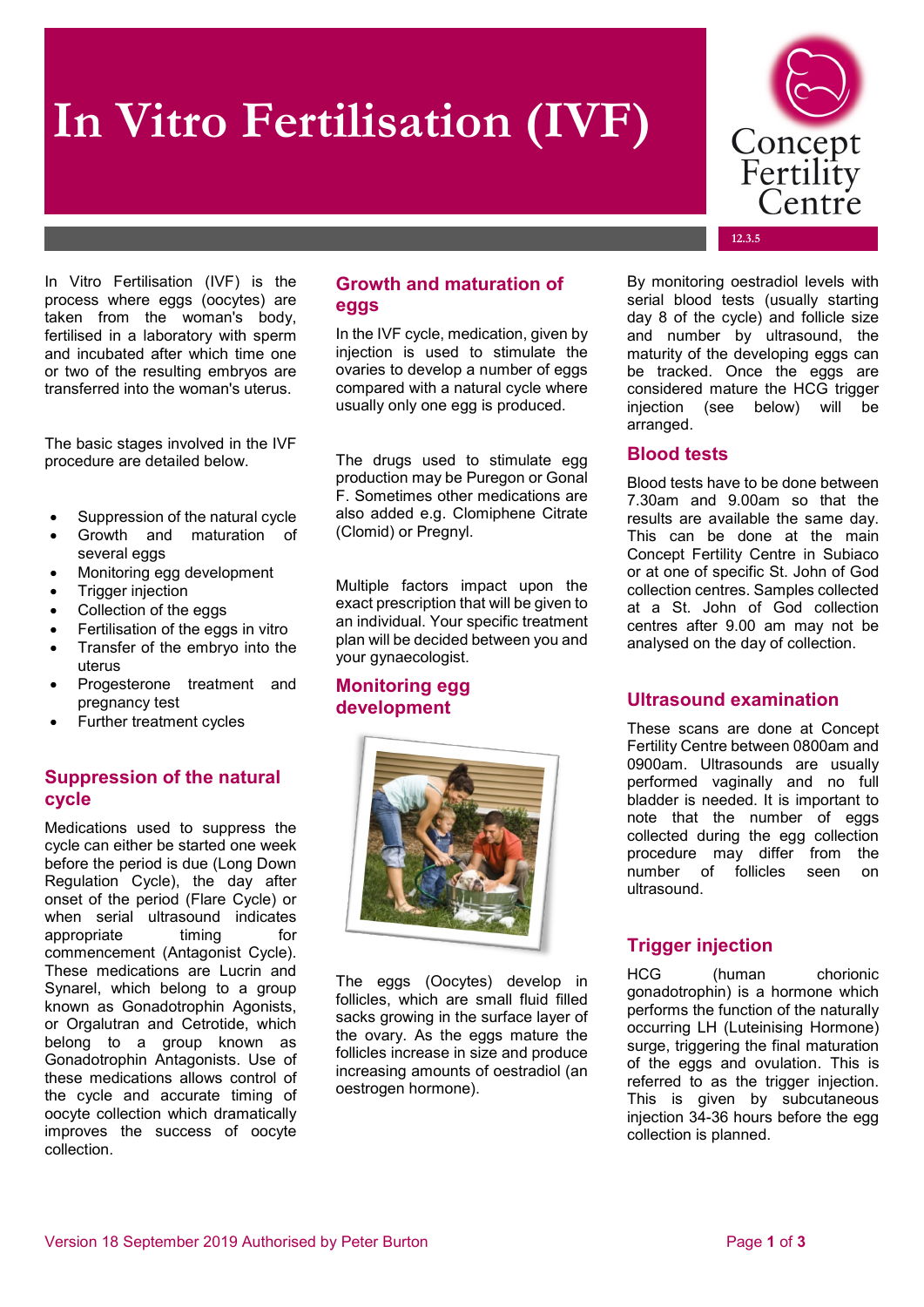#### **It is extremely important that this injection is given at the exact time planned as failure to do so will result in no eggs being collected.**

If you make a mistake with the timing of your trigger injection it is important to inform the nurse coordinator. A trigger injection is always required in IVF cycles.

There is no "correct" oestradiol level to reach before trigger injection as there is enormous variation between individuals. The pattern of blood and<br>ultrasound results interpreted interpreted together determine whether the response to treatment is good. In general, however, it is important that the oestradiol level rises steadily until the eggs are collected. It is very important to realise that a wide range of individual treatments are used in the program. Please do not be alarmed if your treatment is different from someone else's. The aim is to design the best individual protocol for you.

# **Collection of eggs (Ovum Pick-up)**

This is most commonly done using a fine needle attached to a vaginal ultrasound probe (under a light<br>anaesthetic). In certain anaesthetic). In circumstances the egg collection may need to be done laparoscopically, in which case a general anaesthetic is used. The follicles are visualised by ultrasound, and the fluid inside them (containing the egg) is sucked through a needle into a test tube. The tube is passed immediately to the embryologist who looks for the egg under the microscope. The eggs are then put in the incubator. You can usually be discharged 2-4 hours after the operation. When possible, your own gynaecologist will perform the egg collection, but because of other commitments this is not always possible.

## **Sperm collection**

Sperm collection is usually done just before the egg collection procedure.

It can be very difficult for some men to produce a sperm sample on request under these conditions. If you are worried about this aspect of the program, please discuss it with us at or before the start of the<br>treatment cycle, so that treatment arrangements can be made to freeze some semen if necessary - semen freezing must be done at least a week before egg collection.

Sexual activity may be continued as usual until one day before the time of the egg collection. Abstaining from then on is important to allow the sperm to reach optimum quality. An abstinence period of one day is considered most effective.

## **Events in the laboratory**

The sperm sample is washed and then put with the eggs, four hours after egg collection. This is the<br>procedure known as In-Vitro known as Fertilisation or IVF. In some situations a single sperm may be injected directly into the egg, this is called Intra-Cytoplasmic Sperm Injection or ICSI. Some patients may have their eggs matured for some hours before being inseminated.

After the sperm has been placed with the eggs they are kept in culture dishes in an incubator until next inspected 16-18 hours later. At this time they are checked under the microscope to determine whether fertilisation has occurred.



#### **Embryo Transfer**

You will need to contact the Coordinator daily so we can inform you of the progress of your embryos. Transfer of the embryo in to the uterus will be between Day 2 after fertilisation up until Day 5 at which stage the embryo is called a Blastocyst. No more than 1 or 2 embryos will be transferred because of the risk of multiple pregnancies.

Embryo transfer is a minor procedure, usually requiring no anaesthetic. The embryo transfer is usually is undertaken by your gynaecologist unless they are committed elsewhere. It is a little like having a pap smear performed, a speculum is passed into the vagina, the cervix is washed with fluid that is non-toxic to embryos and then an outer catheter is placed into the cervical canal. Once your doctor is happy with the positioning, the embryologist will bring through your embryo loaded in a second catheter. This catheter is then passed through the outer catheter. Once the doctor is happy with the positioning of this catheter, the embryo is gently expelled into the uterus. The procedure takes approximately 15 minutes. After transfer you will be asked to rest for 1/2 hour.

# **Surplus Embryos**

The usual circumstance is that all oocytes collected will be fertilised then excess embryos will be frozen for transfer in future cycles. Some couples may wish to have variations on this practise due to ethical or<br>religious beliefs, for example, beliefs, for fertilisation of only 2 oocytes and<br>freezing of excess unfertilised freezing of excess unfertilised oocytes. Embryos which are no longer wanted can be donated or allowed to succumb. They can remain in storage for a maximum of 10 years with extensions of time if approval is granted by the Reproductive Technology Council in exceptional circumstances before the expiry date. You will be sent a reminder by Concept at 12 months and three months before the expiry date. More information is available on RTC website [www.rtc.org.au.](http://www.rtc.org.au/)